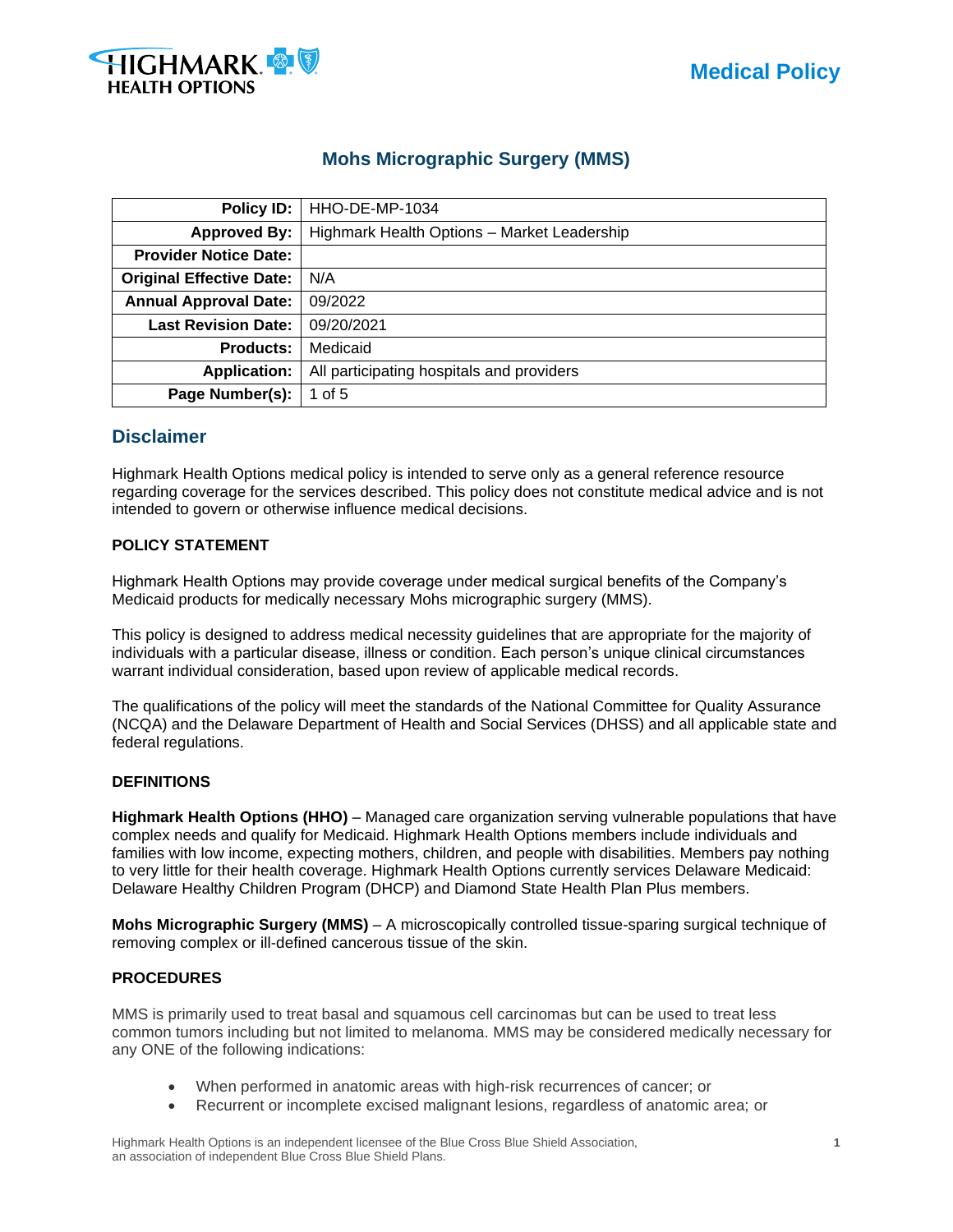



- Tumor occurring in previously irradiated skin areas of any anatomic area; or
- Cancer displaying \*aggressive behavior or rapid growth in any anatomic area; or
- Cancer with ill-defined borders; or
- Malignant lesions in immunosuppressed patients, or
- Tumors with high-risk metastasis; or
- Areas of important tissue preservation (ears, face, feet, hands, genitalia, and perianal); or
- Exceptionally large size lesions (2.0 cm or greater) in any anatomic region.

\*Aggressive behavior must include ANY ONE of the following histologic characteristics:

- Sclerotic
- Morpheaform
- Fibrosing
- Metatypical/Infiltrative/Spikey shaped cells groups
- Perineural or perivascular involvement
- Nuclear pleomorphism
- High mitotic activity
- Superficial multicentric

MMS not meeting the above criteria is considered not medically necessary.

Only physicians (MD/DO) may perform MMS. The physician performing MMS must be specifically trained and highly skilled in MMS techniques and pathologic identification.

Documentation in the patient's medical record should support the medical necessity of this procedure and of the number and locations of the specimens taken. The operative notes and pathology documentation should clearly show that the procedure was performed using accepted MMS technique, in which acted in two integrated, but distinct, capacities as surgeon and pathologist. The notes should also contain the location, number, and size of the lesion(s), the number of stages performed, and the number of specimens per stage.

If tumor is visualized on stage one, documentation must describe the histology of the specimens taken. That description should include depth of invasion, pathological pattern, cell morphology, and, if present, perineural invasion or presence of scar tissue. For subsequent stages, documentation may note that the pattern and morphology of the tumor (if still seen) is as described for the first stage; or, if differences are found, note the changes. There is no need to repeat the detailed description documented for the first stage, presuming that the description would fit the tumor found on subsequent stages.

Separate payment can be made for a repair, flap or skin graft following MMS.

Payment may be made for the pre-surgical biopsies of multiple lesions if documentation shows that the biopsies were performed on separate lesions.

Subsequent biopsies of additional tissue blocks should not be reported separately. These additional frozen sections reported with MMS should be combined. Additionally, all other surgical pathology services reported with MMS should be combined and processed under the appropriate procedure code.

#### **Post-payment Audit Statement**

The medical record must include documentation that reflects the medical necessity criteria and is subject to audit by Highmark Health Options at any time pursuant to the terms of your provider agreement.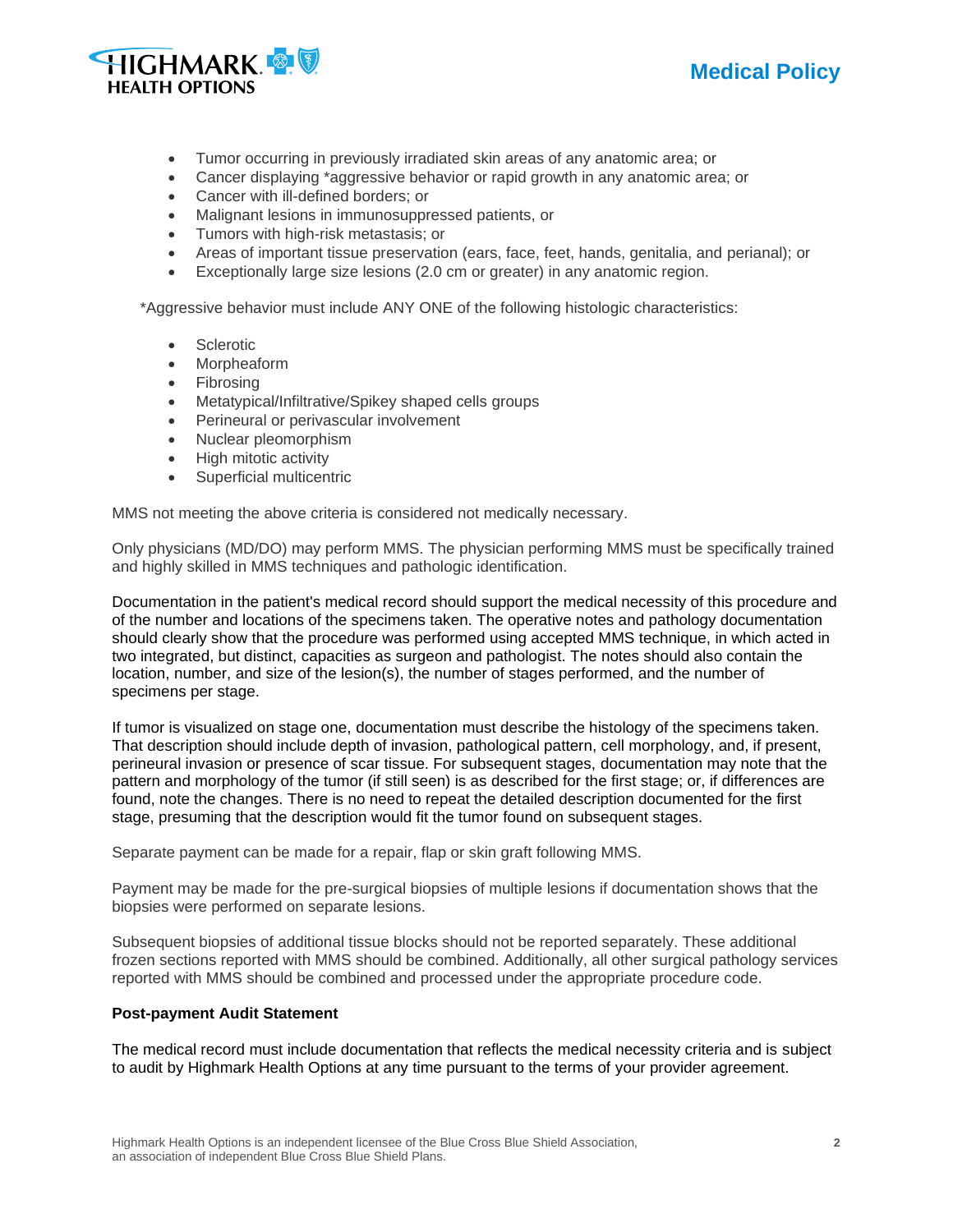

#### **Place of Service**

MMS is typically an outpatient procedure which is only eligible for coverage as an inpatient procedure in special circumstances, including, but not limited to, the presence of a comorbid condition that would require monitoring in a more controlled environment such as the inpatient setting.

## **CODING REQUIREMENTS**

| <b>CPT codes</b> | <b>Description</b>                                                                                                                                                                                                                                                                                                                                                                                                                                                                                                                                                                                            |
|------------------|---------------------------------------------------------------------------------------------------------------------------------------------------------------------------------------------------------------------------------------------------------------------------------------------------------------------------------------------------------------------------------------------------------------------------------------------------------------------------------------------------------------------------------------------------------------------------------------------------------------|
| 17311            | Mohs micrographic technique, including removal of all gross tumor, surgical excision<br>to tissue specimens, mapping, color coding of specimens, microscopic examination<br>of specimens by the surgeon, and histopathologic preparation including routine<br>stain(s) (e.g., Hematoxylin and eosin, toluidine blue), head, neck, hands, feet<br>genitalia, or any location with surgery directly involving muscle, cartilage, bone,<br>tendon, major nerves, or vessels; first stage, up to 5 tissue blocks.                                                                                                 |
| 17312            | Mohs micrographic technique, including removal of all gross tumor, surgical excision<br>of tissue specimens, mapping, color coding of specimens, microscopic examination<br>of specimens by the surgeon, and histopathologic preparation including routine<br>stain(s) (e.g., hematoxylin and eosin, toluidine blue), head, neck, hands, feet,<br>genitalia, or any location with surgery directly involving muscle, cartilage, bone,<br>tendon, major nerves, or vessels; each additional stage after the first stage, up to 5<br>tissue blocks (list separately in addition to code for primary procedure). |
| 17313            | Mohs micrographic technique, including removal of all gross tumor, surgical excision<br>of tissue specimens, mapping, color coding of specimens, microscopic examination<br>of specimens by the surgeon, and histopathologic preparation including routine<br>stain(s) (e.g., hematoxylin and eosin, toluidine blue), of the trunk, arms, or legs; first<br>stage, up to 5 tissue blocks.                                                                                                                                                                                                                     |
| 17314            | Mohs micrographic technique, including removal of all gross tumor, surgical excision<br>of tissue specimens, mapping, color coding of specimens, microscopic examination<br>of specimens by the surgeon, and histopathologic preparation including routine<br>stain(s) (e.g., hematoxylin and eosin, toluidine blue), of the trunk, arms, or legs; each<br>additional stage after the first stage, up to 5 tissue blocks (list separately in addition<br>to code for primary procedure).                                                                                                                      |
| 17315            | Mohs micrographic technique, including removal of all gross tumor, surgical excision<br>of tissue specimens, mapping, color coding of specimens, microscopic examination<br>of specimens by the surgeon, and histopathologic preparation including routine<br>stain(s) (e.g., hematoxylin and eosin, toluidine blue), each additional block after the<br>first 5 tissue blocks, any stage (list separately in addition to code for primary<br>procedure).                                                                                                                                                     |
| 88331            | Pathology consultation during surgery; first tissue block, with frozen section(s), single<br>specimen.                                                                                                                                                                                                                                                                                                                                                                                                                                                                                                        |
| 88332            | Pathology consultation during surgery; first tissue block, with frozen section(s), (list<br>separately in addition to code for primary procedure).                                                                                                                                                                                                                                                                                                                                                                                                                                                            |
| 88333            | Pathology Consultation during surgery; cytologic examination (e.g., touch prep,<br>squash prep), initial site.                                                                                                                                                                                                                                                                                                                                                                                                                                                                                                |
| 83334            | Pathology Consultation during surgery; cytologic examination (e.g., touch prep,<br>squash prep), each additional site (list separately in addition to code for primary<br>procedure).                                                                                                                                                                                                                                                                                                                                                                                                                         |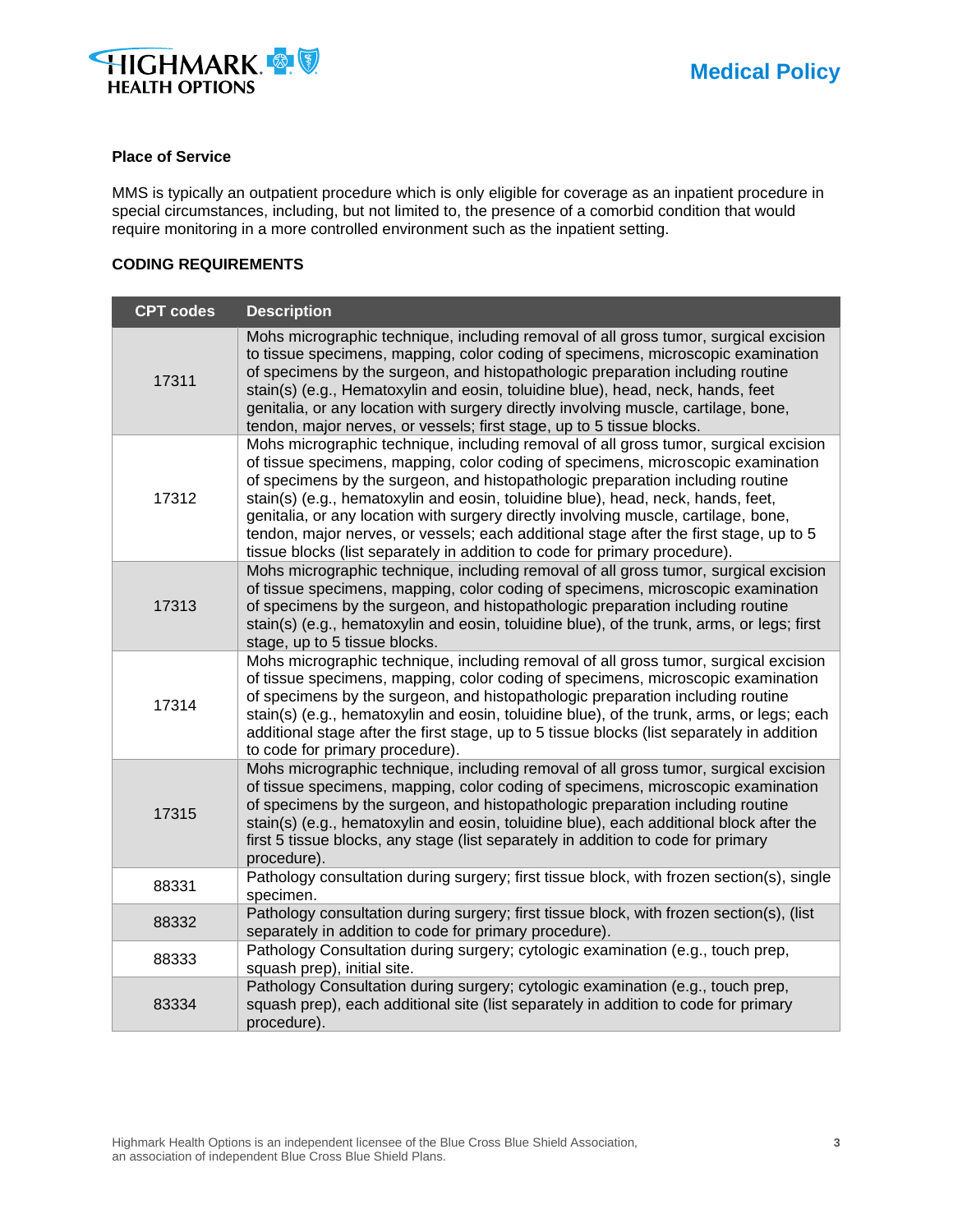# **HIGHMARK HEALTH OPTIONS**

## **Diagnosis Codes**

| C00.0    | C00.1    | C00.2    | C00.3    | C00.4    | C00.5    | C00.6    |
|----------|----------|----------|----------|----------|----------|----------|
| C00.8    | C00.9    | C43.0    | C43.10   | C43.111  | C43.112  | C43.121  |
| C43.122  | C43.20   | C43.21   | C43.22   | C43.30   | C43.31   | C43.39   |
| C43.4    | C43.51   | C43.52   | C43.59   | C43.60   | C43.61   | C43.62   |
| C43.70   | C43.71   | C43.72   | C43.8    | C43.9    | C44.00   | C44.01   |
| C44.02   | C44.09   | C44.101  | C44.1021 | C44.1022 | C44.1091 | C44.1092 |
| C44.111  | C44.1121 | C44.1122 | C44.1191 | C44.1192 | C44.121  | C44.1221 |
| C44.1222 | C44.1291 | C44.1292 | C44.191  | C44.1921 | C44.1922 | C44.1991 |
| C44.1992 | C44.201  | C44.202  | C44.209  | C44.211  | C44.212  | C44.219  |
| C44.221  | C44.222  | C44.229  | C44.291  | C44.292  | C44.299  | C44.300  |
| C44.301  | C44.309  | C44.310  | C44.311  | C44.319  | C44.320  | C44.321  |
| C44.329  | C44.390  | C44.391  | C44.399  | C44.40   | C44.41   | C44.42   |
| C44.49   | C44.500  | C44.501  | C44.509  | C44.510  | C44.511  | C44.519  |
| C44.520  | C44.521  | C44.529  | C44.590  | C44.591  | C44.599  | C44.601  |
| C44.602  | C44.609  | C44.611  | C44.612  | C44.619  | C44.621  | C44.622  |
| C44.629  | C44.691  | C44.692  | C44.699  | C44.701  | C44.702  | C44.709  |
| C44.711  | C44.712  | C44.719  | C44.721  | C44.722  | C44.729  | C44.791  |
| C44.792  | C44.799  | C44.80   | C44.81   | C44.82   | C44.89   | C44.90   |
| C44.91   | C44.92   | C44.99   | C4A.0    | C4A.10   | C4A.11   | C4A.12   |
| C4A.20   | C4A.21   | C4A.22   | C4A.30   | C4A.31   | C4A.39   | C4A.4    |
| C4A.51   | C4A.52   | C4A.59   | C4A.60   | C4A.61   | C4A.62   | C4A.70   |
| C4A.71   | C4A.72   | C4A.8    | C4A.9    | C51.0    | C51.1    | C51.2    |
| C51.8    | C51.9    | C52      | C57.7    | C57.8    | C57.9    | C60.0    |
| C60.1    | C60.2    | C60.8    | C60.9    | C63.00   | C63.01   | C63.02   |
| C63.10   | C63.11   | C63.12   | C63.2    | C63.7    | C63.8    | C63.9    |
| C76.0    | C76.40   | C76.41   | C76.42   | C76.8    | C7B.1    | D03.0    |
| D03.10   | D03.111  | D03.112  | D03.121  | D03.122  | D03.20   | D03.21   |
| D03.22   | D03.30   | D03.39   | D03.4    | D03.51   | D03.52   | D03.59   |
| D03.60   | D03.61   | D03.62   | D03.70   | D03.71   | D03.72   | D03.8    |
| D03.9    | D04.0    | D04.10   | D04.111  | D04.112  | D04.121  | D04.122  |
| D04.20   | D04.21   | D04.22   | D04.30   | D04.39   | D04.4    | D04.5    |
| D04.60   | D04.61   | D04.62   | D04.70   | D04.71   | D04.72   | D04.8    |
| D04.9    | D07.1    | D07.2    | D07.30   | D07.39   | D07.4    | D07.5    |
| D07.60   | D07.61   | D07.69   | D48.5    |          |          |          |

#### **REIMBURSEMENT**

Participating facilities will be reimbursed per their Highmark Health Options contract.

## **References**

Centers for Medicare and Medicaid Services. (2020). Guidance to Reduce Mohs Surgery Reimbursement Issues. Retrieved from [https://www.cms.gov/Outreach-and-Education/Medicare-Learning-Network-](https://www.cms.gov/Outreach-and-Education/Medicare-Learning-Network-MLN/MLNMattersArticles/downloads/SE1318.pdf)[MLN/MLNMattersArticles/downloads/SE1318.pdf](https://www.cms.gov/Outreach-and-Education/Medicare-Learning-Network-MLN/MLNMattersArticles/downloads/SE1318.pdf)

Highmark Health Options is an independent licensee of the Blue Cross Blue Shield Association, **4** an association of independent Blue Cross Blue Shield Plans.